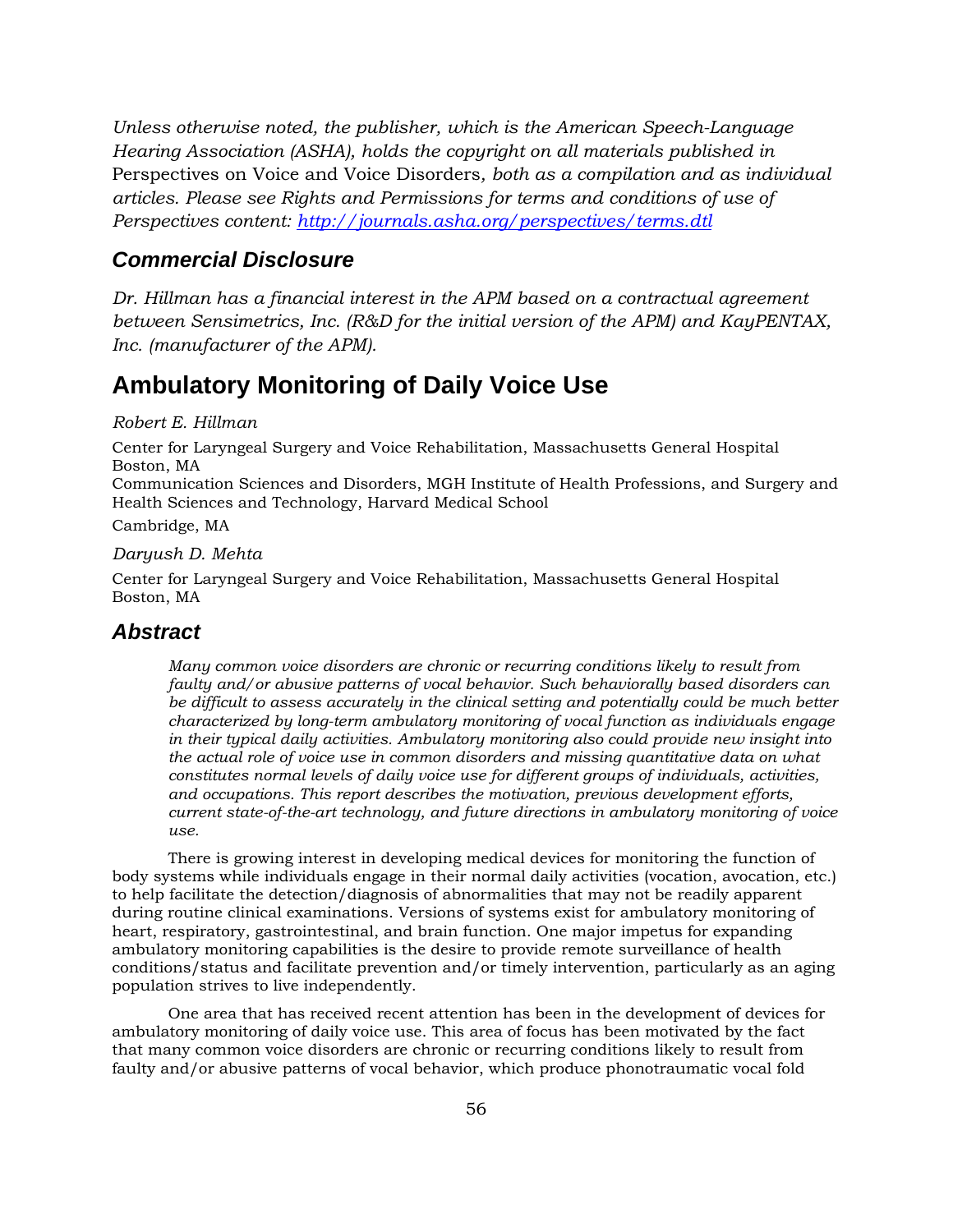lesions (e.g., vocal fold nodules) and/or result in functional dysphonia and vocal fatigue (Hillman, Holmberg, Perkell, Walsh, & Vaughan, 1989). A higher risk for developing these types of disorders has been linked to occupations associated with high levels of voice use such as singers, counselors, social workers, teachers (primary or secondary school), lawyers, clergy, telemarketers, sales people, and healthcare workers (Verdolini & Ramig, 2001). Because voice use is considered to play a major role in the etiology of many common voice disorders, clinicians focus a great deal of attention on attempting to evaluate and modify how patients typically use their voices. Such efforts currently are limited by a reliance on patient selfreporting and self-monitoring. It is obvious that these approaches are very subjective and likely to be unreliable, particularly given that patterns of voice use (and misuse) become highly habituated and somewhat automatic and therefore are carried out below an individual's level of consciousness. There is actually a paucity of objective information about the actual role of daily voice use in the etiology of voice disorders, as well as minimal quantitative information about what constitutes normal levels of daily voice use (e.g., levels of voice use in different occupations; Cheyne, Hanson, Genereux, Stevens, & Hillman, 2003).

There are a variety of voice-use-related behaviors that are believed to contribute to voice disorders, particularly those associated with phonotrauma, including excessive loudness, inappropriate pitch, and perhaps phonating (speaking) for excessive lengths of time (Verdolini, Rosen, & Branski, 2005). Treatment of these disorders, which involves the identification and modification of such behaviors, would be greatly enhanced by the ability to unobtrusively monitor and quantify such behaviors through the measurement of distributions of intensity (sound pressure level; SPL), fundamental frequency (f0), and phonation duration over the course of a patient's typical day. Such information would enable clinicians to precisely pinpoint the location and duration of abusive and/or inappropriate behaviors and to specifically target these behaviors for modification. With appropriate enhancements, the monitoring device also could have great potential for improving treatment of voice-use-related disorders. Specifically, by providing real-time ambulatory biofeedback to patients (using an earphone or vibrating piece), abusive vocal behaviors could be signaled and then, hopefully, reduced.

Voice use is believed to be an important (but poorly understood) factor in how patients recover from laryngeal surgery. It is difficult for many patients to completely cease talking following laryngeal surgery, and some clinicians have been led to instruct patients to use their voices in ways that are intended to reduce the forces of phonation (reduced intensity, reduced talking time, etc.) and thus promote healing. A device that would allow ongoing monitoring of voice use during the critical post-operative period could improve patient compliance with these instructions and better ensure successful surgical recovery while offering a possible new mechanism for understanding how voice use affects the healing process.

Daily voice use is likely to vary widely from individual to individual, depending upon factors such as age, profession, living environment, and perhaps gender and ethnic group. A device that is capable of unobtrusively monitoring vocal function will enable the acquisition of important new information about the vocal demands (and/or vocal endurance) that are typically required for various types of normal speakers to carry out their daily activities (e.g., different professions). Such objective normative information is critical to developing a more clinically useful understanding of what constitutes "safe limits" for voice use and, conversely, identifying vocal functioning that places the voice user at increased risk for the development of voice-use-related vocal pathology. Clinicians could use the data obtained by such a device to better counsel patients with voice disorders about whether or not they would be able to meet the vocal demands of their job, or if they should plan to modify or adjust their job-related activities to conserve vocal function.

It has been long acknowledged that clinical approaches to the diagnosis and treatment of voice disorders could be greatly improved by the availability of instrumentation that provides continuous unobtrusive monitoring of important vocal parameters for an extended period of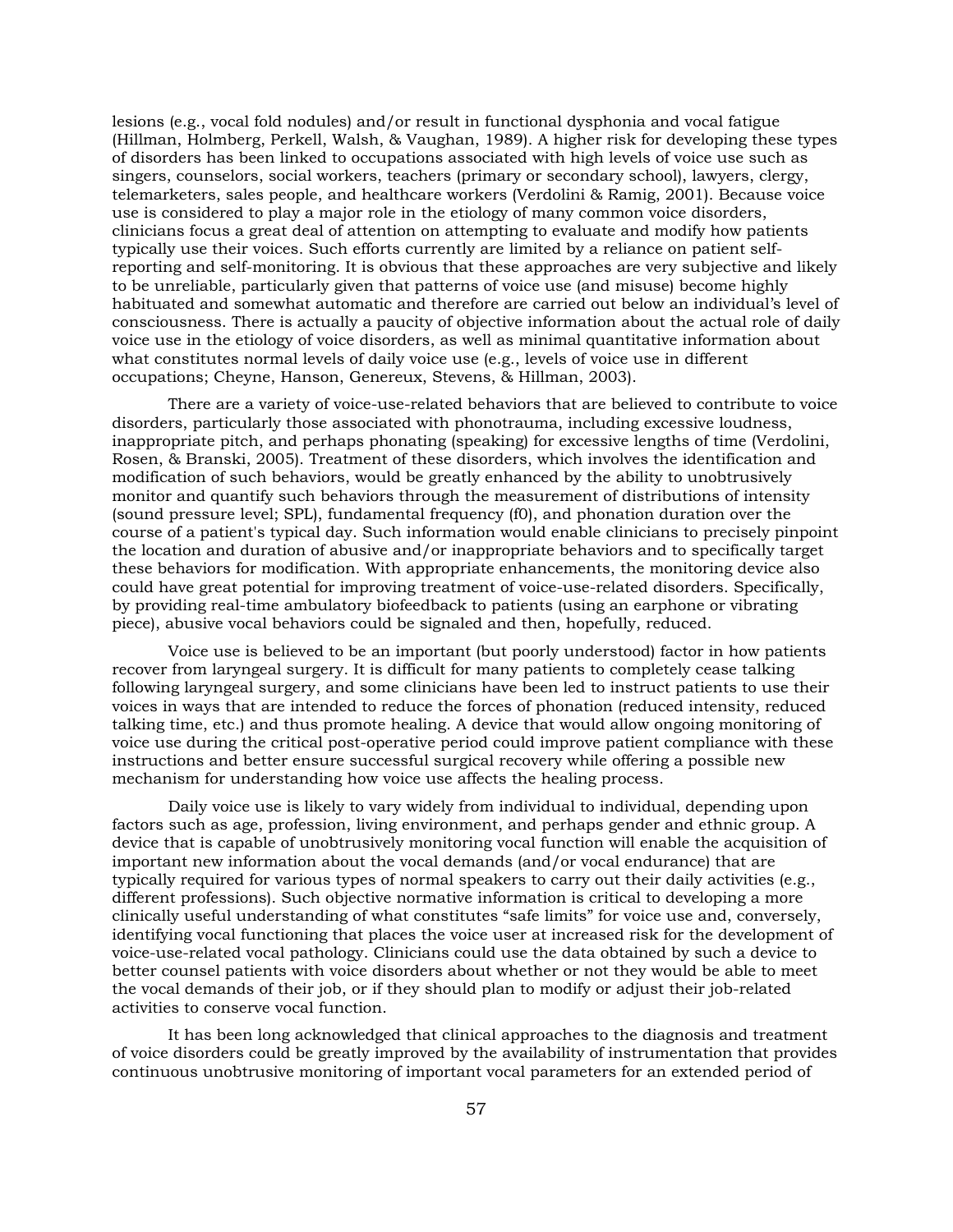time, i.e., across the span of a typical day. There have been several attempts starting in the 1970s to develop such devices (Airo, Olkinuora, & Sala, 2000; Buekers, Bierens, Kingma, & Marres, 1995; Masuda, Ikeda, Manako, & Komiyam, 1993; Ohlsson, Brink, & Lofqvist, 1989; Ryu, Komiyama, Kannae, & Watanabe, 1983; Watanabe, Komiyama, Ryu, & Kannae, 1984; Watanabe, Shin, Oda, Fukaura, & Komiyama, 1987), which were generally referred to as "voice accumulators" (Buekers et al., 1995; Ohlsson et al.) or "speech accumulators" (Ryu et al.). While these earlier devices served to demonstrate the general proof of concept for ambulatory monitoring of voice use, as well as the potential benefits of such a device to clinical and research endeavors, they all appeared to have characteristics that would have significantly limited their use as clinical devices (e.g., obtrusive physical design, overly coarse sampling of vocal parameters, limited number of vocal parameters). It also is important to note that none of these devices has been made commercially available.

Some of the earlier devices (Ohlsson et al., 1989; Watanabe et al., 1987) did not record voice intensity and thus were not suited for application to voice disorders where excessive intensity is thought to be an important etiological factor. The study by Buekers and colleagues (1995) is probably the most relevant in that it provides both a proof of concept for this approach and some quantitative data that profiles both phonation duration and intensity for different professions. Repeated measures for 2 subjects showed day-to-day consistency in both the total duration of phonation and the intensity distribution of that phonation. This is important to establish for individual subjects and across subject groups if voice accumulators are to be used to track changes as a function of different interventions such as biofeedback or speech therapy protocols. Clear differences also were demonstrated as a function of occupation, which is consistent with observations that individuals in high-voice-use jobs (e.g., kindergarten teachers) have more frequent voice complaints than those in low-voice-use jobs (e.g., bookkeepers). Another interesting observation confirmed in other studies is that the actual total phonation time tends to be much less than speakers are likely to 'self-report' (Ohlsson et al.; Watanabe et al., 1987). In the Ohlsson and colleagues study, subjects estimated their voice use constituted 62%-71% of their time, while in fact their actual phonation time accounted for only about 7% of their time.

# *State-of-the-Art Technology*

Efforts to improve ambulatory voice monitoring technology for research and clinical purposes have continued over the past decade. Our group (Cheyne, 2002; Cheyne et al., 2003; Hillman, Heaton, Masaki, Zeitels, & Cheyne, 2006; Zañartu et al., 2009) and others (Švec, Popolo, & Titze, 2003; Švec, Titze, & Popolo, 2005) have shown that a miniature accelerometer (ACC; Model BU-7135, Knowles Corp.) currently offers the best potential as a phonation sensor for long-term monitoring of vocal function because it is small and can be worn unobtrusively at the base of the neck (just above the sternal notch), has sensitivity and dynamic range characteristics that make it well suited to sensing vocal fold vibration, is relatively immune to other environmental sounds, has low power consumption, and produces a voice-related signal that is not filtered by the vocal tract, which, compared to a microphone signal, makes it easier to process, is more robust for sensing disordered phonation, and alleviates confidentiality concerns (speech audio is not recorded).

Two ACC-based ambulatory monitoring systems were developed in the early part of the past decade. One, by Titze and colleagues (Popolo, Švec, & Titze, 2005), utilized a personal digital assistant (PDA) as the data acquisition platform to create a proprietary research device. Unfortunately, design decisions that were specific to this PDA make implementation on newer platforms challenging. Data obtained from teachers with this device have produced valuable new information about voice use (Nix, Švec, Laukkanen, & Titze, 2007; Titze, Hunter, & Švec, 2007) and provided a test bed for developing theoretical concepts about vocal dose (sometimes referred to as vocal loading; Rantala, Vilkman, & Blogu, 2002; Švec et al., 2003; Titze, Švec, &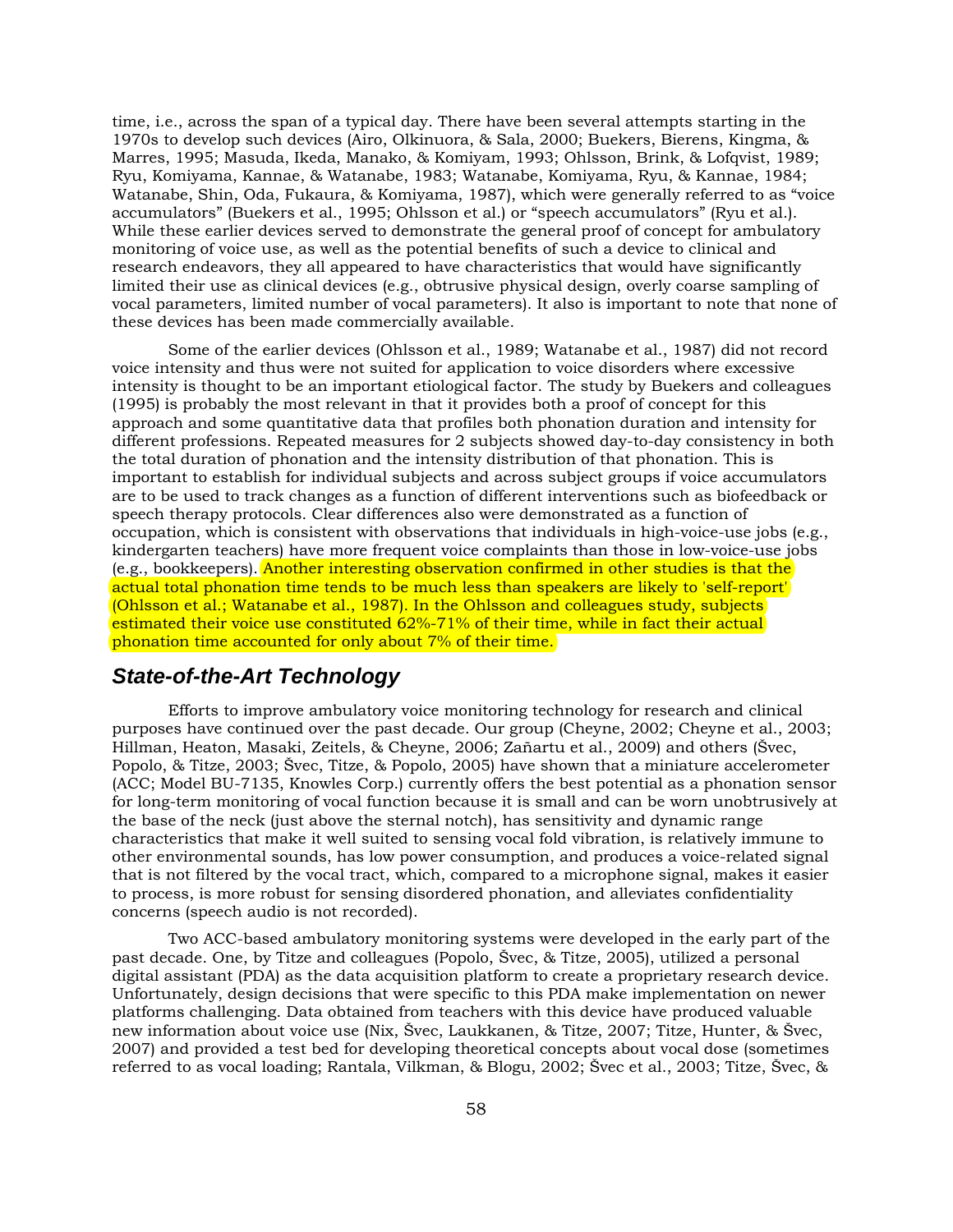Popolo, 2003). The other ACC-based system was the result of a prolonged development effort by our group that culminated in the Ambulatory Phonation Monitor (APM), which is the first commercially-available device for research and clinical use (Model 3200, KayPENTAX, Lincoln Park, NJ). Figure 1 illustrates typical placement of the ACC for the APM device at the anterior neck region above the sternal notch. Both of these ACC-based devices unobtrusively collect long-term data on f0, SPL, and phonation duration while the wearer engages in typical daily activity.



*Figure 1. Illustration of the commerciallyavailable APM Model 3200 worn by a speaker. The inset shows the size of the accelerometer (mounted on a soft silicone pad) relative to a US penny.* 

Results from ambulatory voice monitoring for f0 and SPL can be expressed as average values and ranges, and/or displayed as distributions (histograms) across selected time periods (often an entire day). Phonation duration typically is reported as a percentage of the total selected monitoring period spent voicing (percent phonation time) and also can be used in finer-grained analyses to describe the temporal characteristics of phonatory versus nonphonatory (recovery) periods (Titze et al., 2007). Additional measures of vocal dose or vocal loading also can be derived from other monitored parameters, including cycle dose (total number of cycles of vocal fold vibration in a given period of time) and distance dose (estimate of the total distance traveled by the vibrating vocal folds in a given period of time based on a theoretical framework that combines values for f0, SPL, and phonation duration; Švec et al., 2003; Titze et al., 2003). The APM also provides simultaneous biofeedback capabilities (via a separate pager vibrator) based on thresholds set for f0 or SPL.

More recently, two additional ambulatory voice monitoring systems have been developed by other groups. The Vocalog Vocal Activity Monitor (Griffin Laboratories) is a commerciallyavailable device that uses a neck-mounted contact microphone as the phonation sensor and provides simultaneous long-term monitoring and biofeedback for vocal SPL. The VoxLog (Sonvox) was recently introduced in Sweden as a research device (approval for clinical use is pending) that can provide long-term ambulatory monitoring of f0, SPL, and phonation duration using either of two sensor configurations: a neck-placed ACC for sensing the wearer's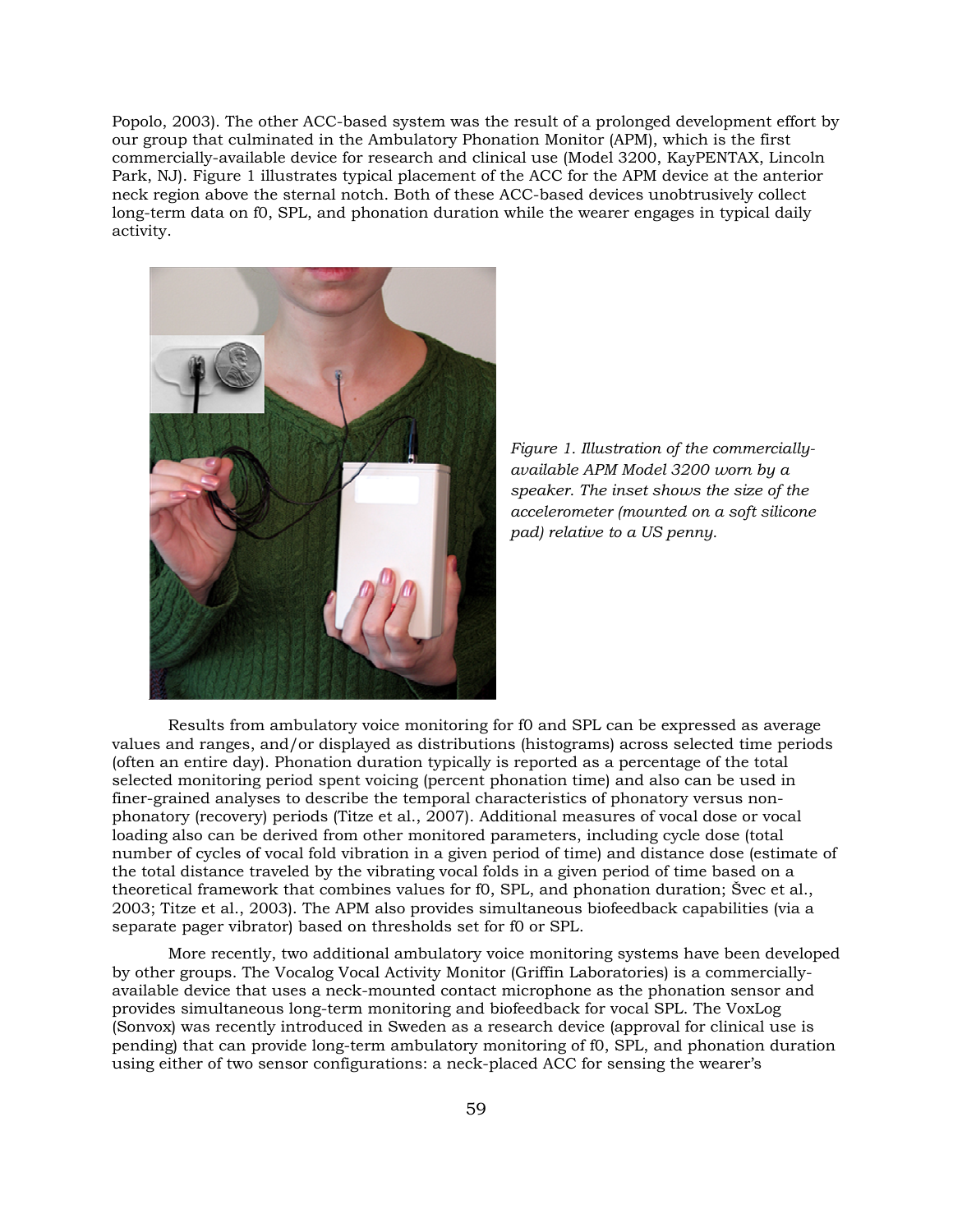phonation, or a neck-mounted collar that contains both an ACC for sensing the wearer's phonation and a microphone for sensing background noise (environmental sound levels). A background noise measure is included in the VoxLog system under the assumption that this would be helpful in assessing the impact that such noise may have on the vocal SPL of the individual being monitored (e.g., the Lombard effect). The VoxLog also provides simultaneous biofeedback capabilities (via an integrated pager vibrator) based on thresholds set for f0 or SPL.

# *Future Directions*

Current versions of ambulatory monitoring devices have begun to produce valuable new insights into daily patterns of voice use, and enthusiasm remains high for the potential of these devices to improve the diagnosis and treatment of voice disorders. The adoption of this technology into clinical practice, however, has been limited because of the lack of statistically robust studies to determine the true diagnostic capabilities of ambulatory voice measures. There is a need to collect long-term ambulatory data on groups of patients with voice-userelated disorders (before and after treatment) and matched controls that are large enough to permit robust statistical testing of derived measures. The ultimate goal is to determine if there are ambulatory voice measures that can reliably differentiate between pathological/hyperfunctional and normal patterns of daily voice use.

There is preliminary evidence that measures of vocal function in addition to f0, SPL, and phonation duration can be derived from the ACC signal. In particular, Zañartu (2010) has shown that a vocal system model can be used to estimate the glottal volume velocity airflow based on the acceleration signal from the anterior neck (skin) surface. Adding this capability to ambulatory voice monitoring could enhance its clinical use since it already has been shown that a combination of acoustic and aerodynamic (based on the glottal volume velocity waveform) measures have the potential to differentiate between hyperfunctional and normal patterns of vocal function.

Ambulatory biofeedback has been shown in early case studies to have some potential to facilitate vocal behavioral changes being targeted in voice therapy (Kay PENTAX, 2009). However, current devices are limited to rudimentary routines that only can provide feedback based on setting simple thresholds for f0 and SPL. Although apparently useful to some patients, this does not provide the capability to facilitate and reinforce changes in many other vocal behaviors that could be targeted in voice therapy. The potential for expanding the biofeedback capability of ambulatory voice monitoring systems could be increased dramatically once measures that differentiate pathological/hyperfunctional and normal patterns of vocal behavior are identified.

### *References*

Airo, E., Olkinuora, P., & Sala, E. (2000). A method to measure speaking time and speech sound pressure level. *Folia Phoniatrica et Logopedia, 52*(6), 275-288.

Buekers, R., Bierens, E., Kingma, H., & Marres, E. H. (1995). Vocal load as measured by the voice accumulator. *Folia Phoniatrica et Logopedia, 47*(5), 252-261.

Cheyne. H. A. (2002). *Estimating glottal voicing source characteristics by measuring and modeling the acceleration of the skin on the neck*. Unpublished doctoral dissertation, Harvard-MIT Division of Health Sciences and Technology, Massachusetts Institute of Technology, Cambridge, MA.

Cheyne, H. A., Hanson, H. M., Genereux, R. P., Stevens, K. N., & Hillman R. E. (2003). Development and testing of a portable vocal accumulator. *Journal of Speech, Language, and Hearing Research, 46*(6), 1457- 67.

Hillman, R. E., Heaton, J. T., Masaki, A., Zeitels, S. M., & Cheyne, H. A. (2006). Ambulatory monitoring of disordered voices. *Annals of Otology, Rhinology, and Laryngology, 115*(11), 795-801.